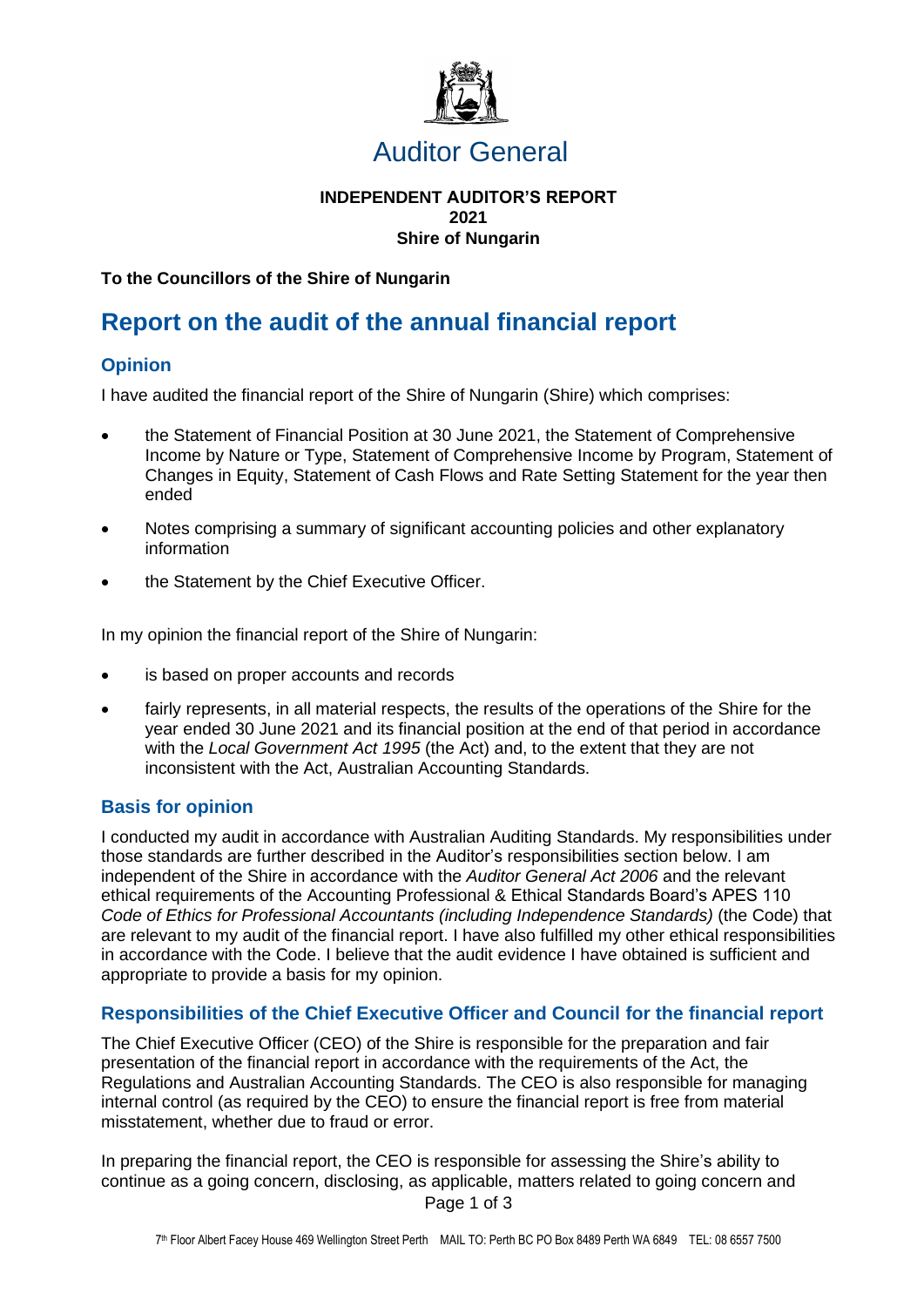using the going concern basis of accounting unless the State Government has made decisions affecting the continued existence of the Shire.

The Council is responsible for overseeing the Shire's financial reporting process.

### **Auditor's responsibility for the audit of the financial report**

As required by the *Auditor General Act 2006*, my responsibility is to express an opinion on the financial report. The objectives of my audit are to obtain reasonable assurance about whether the financial report as a whole is free from material misstatement, whether due to fraud or error, and to issue an auditor's report that includes my opinion. Reasonable assurance is a high level of assurance but is not a guarantee that an audit conducted in accordance with Australian Auditing Standards will always detect a material misstatement when it exists.

Misstatements can arise from fraud or error and are considered material if, individually or in the aggregate, they could reasonably be expected to influence the economic decisions of users taken on the basis of the financial report. The risk of not detecting a material misstatement resulting from fraud is higher than for one resulting from error, as fraud may involve collusion, forgery, intentional omissions, misrepresentations or the override of internal control.

A further description of my responsibilities for the audit of the financial report is located on the Auditing and Assurance Standards Board website. This description forms part of my auditor's report and can be found at [https://www.auasb.gov.au/auditors\\_responsibilities/ar4.pdf.](https://www.auasb.gov.au/auditors_responsibilities/ar4.pdf) 

# **Report on other legal and regulatory requirements**

In accordance with the Local Government (Audit) Regulations 1996 I report that:

- (i) The following material matters indicating non-compliance with Part 6 of the Act, the Regulations or applicable financial controls of any other relevant written law were identified during the course of my audit:
	- a) The Shire has not reported the Asset Renewal Funding Ratio for 2021 in the annual financial report as required by section 50(1)(c) of the Local Government (Financial Management) Regulations 1996, as information on planned capital renewals and required capital expenditure was outdated;
	- b) For approximately 11% of transactions sampled, the Shire did not have a sufficient number of supplier quotes as required under the Shire's purchasing policy or there was no documentation to explain why other quotes were not sought.
	- c) All users of the Shire's financial management system (Synergy) have privileged (super user) access levels. This access could be used to undermine the effectiveness of system controls (such as segregation of duties) and diminish accountability.
- (ii) All required information and explanations were obtained by me.
- (iii) All audit procedures were satisfactorily completed.
- (iv) In my opinion, the Asset Consumption Ratio included in the financial report were supported by verifiable information and reasonable assumptions.

### **Other information**

The other information is the information in the entity's annual report for the year ended 30 June 2021, but not the financial report and my auditor's report. The CEO is responsible for the preparation and the Council for overseeing the other information.

My opinion does not cover the other information and, accordingly, I do not express any form of assurance conclusion thereon.